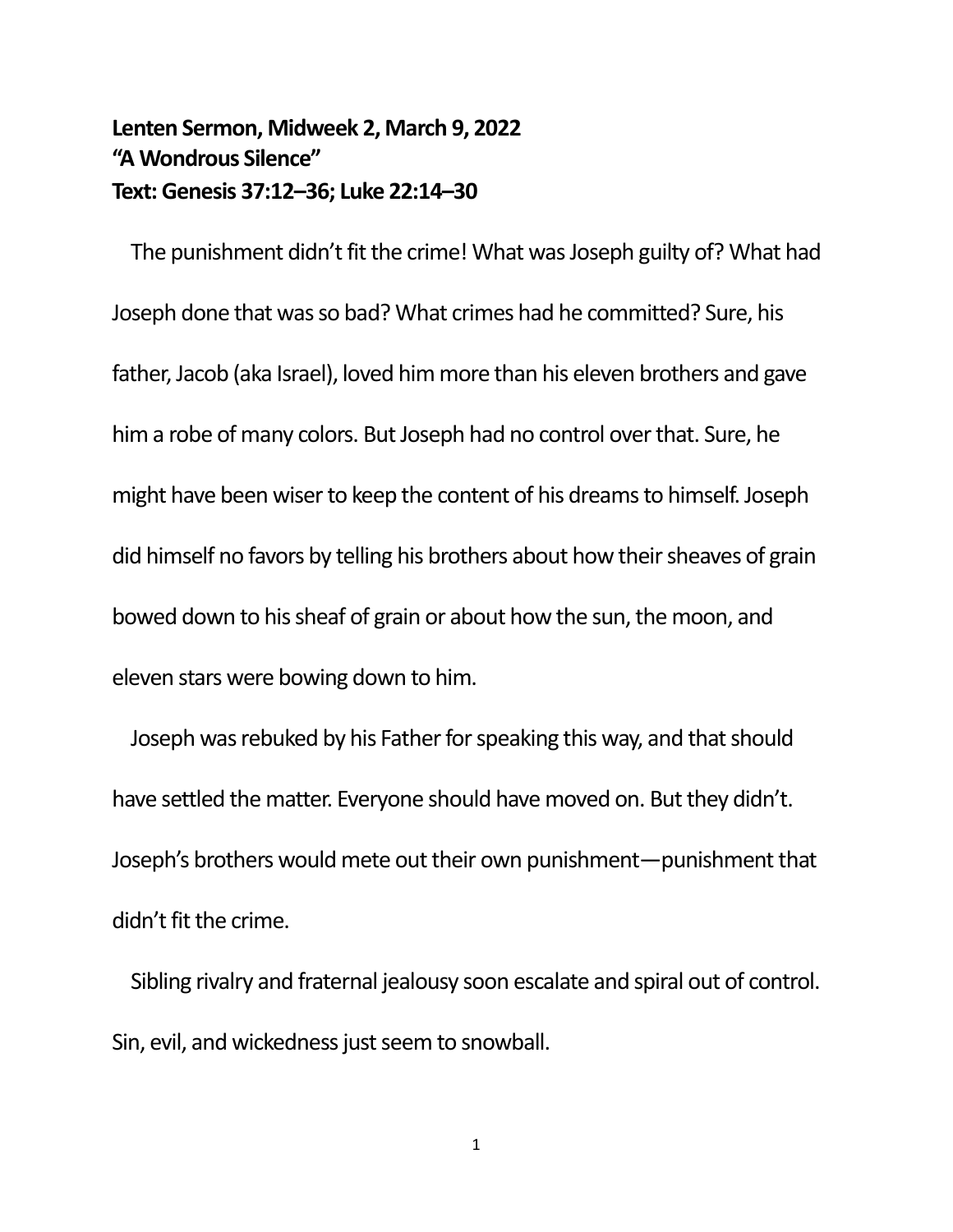Almost overnight, it seems, Joseph's brothers are suddenly giving serious thought to homicide and fratricide. Premeditated murder in the first degree is casually tossed out for discussion: *"Come now, let us kill him and throw him into one of the pits. Then we will say that a fierce animal has devoured him, and we will see what will become of his dreams"* (v 20). Only a lastminute intervention by Reuben prevents them from killing their brother.

But Joseph's brothers find a fate for him almost as bad as death selling him into slavery for twenty shekels of silver. And then they proceed to break the heart of their old father by deceiving him about the death of his dear Joseph. What cold, compassionless hearts those brothers must have had to stand there unmoved while the family patriarch wept with a broken heart, saying:

## *"I will go to my grave in grief."*

But let us not be too quick to condemn Joseph's brothers, for we are more like them than we care to admit. How many broken relationships, how many fractured friendships? Escalating conflict is what we do best especially when we feel slighted, disrespected, or treated unfairly. I'll see your slight and raise you an insult.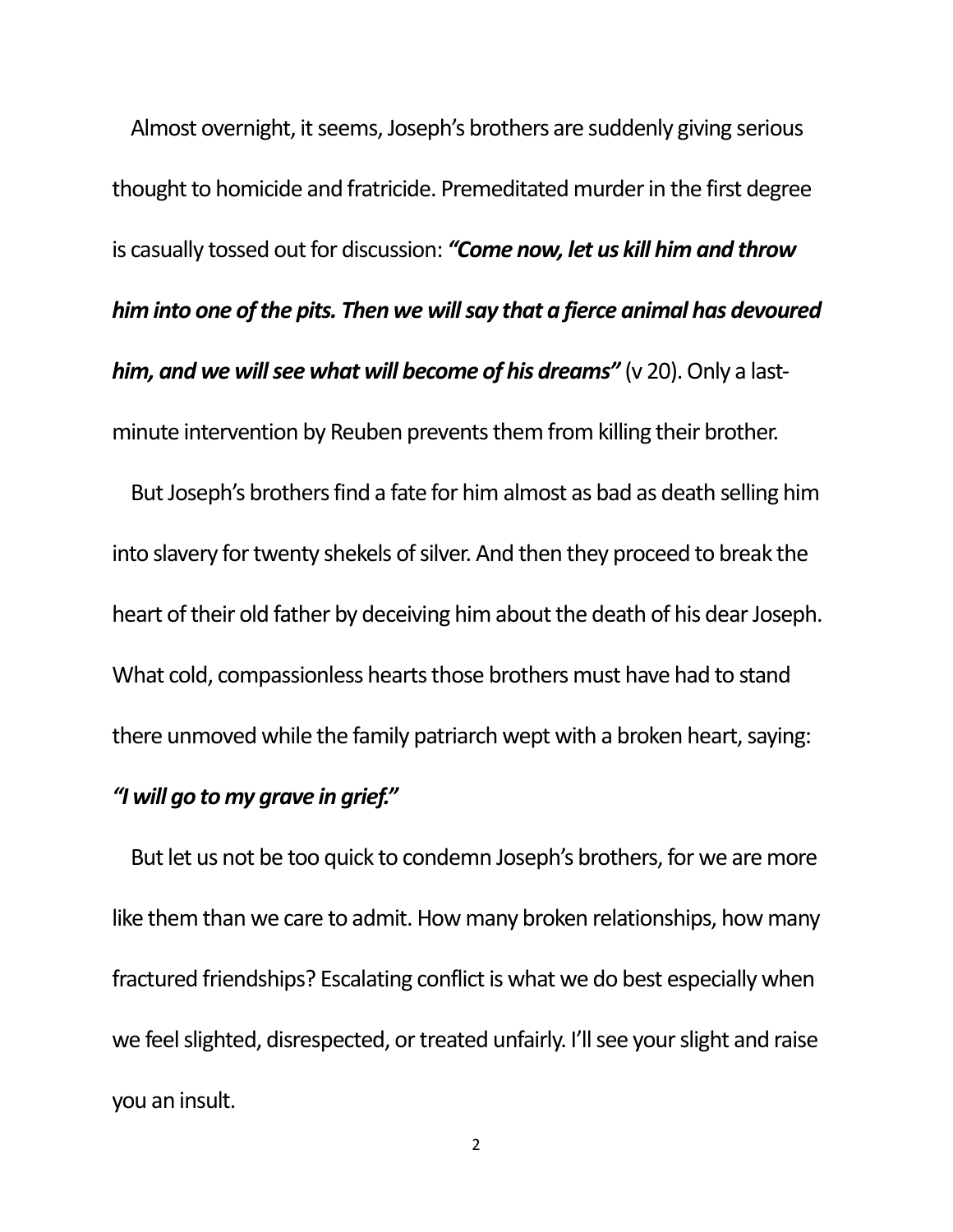I'll put you in your place. I'll knock you down a notch or two to where you belong. Or how many old parents do you know like Jacob who are treated treacherously by their children, deceived and disrespected instead of honored, loved, and cherished? Where sin is concerned, there is nothing new under the sun. Joseph's brothers would fit right in these days, in this culture.

But what is shocking in tonight's text is not the wickedness of man, but the silence of God. This family with all their flaws and failures they were the chosen people of God. All God's promises for life and salvation rested on them. From this family would one day come the Christ. Yet, what does the Lord do to stave off this shameful situation? Nothing.

Luther calls this "a wondrous silence." He writes: "God lets it happen. He seems quietly still, sleeping, deaf and completely hardened. He has no compassion at all and acts as if he also didn't know this dear [Joseph]. All the angels are also silent as this treasure is snatched away to Egypt. What is God doing here with his chosen ones? What is this, that he forsakes them so miserably?"

3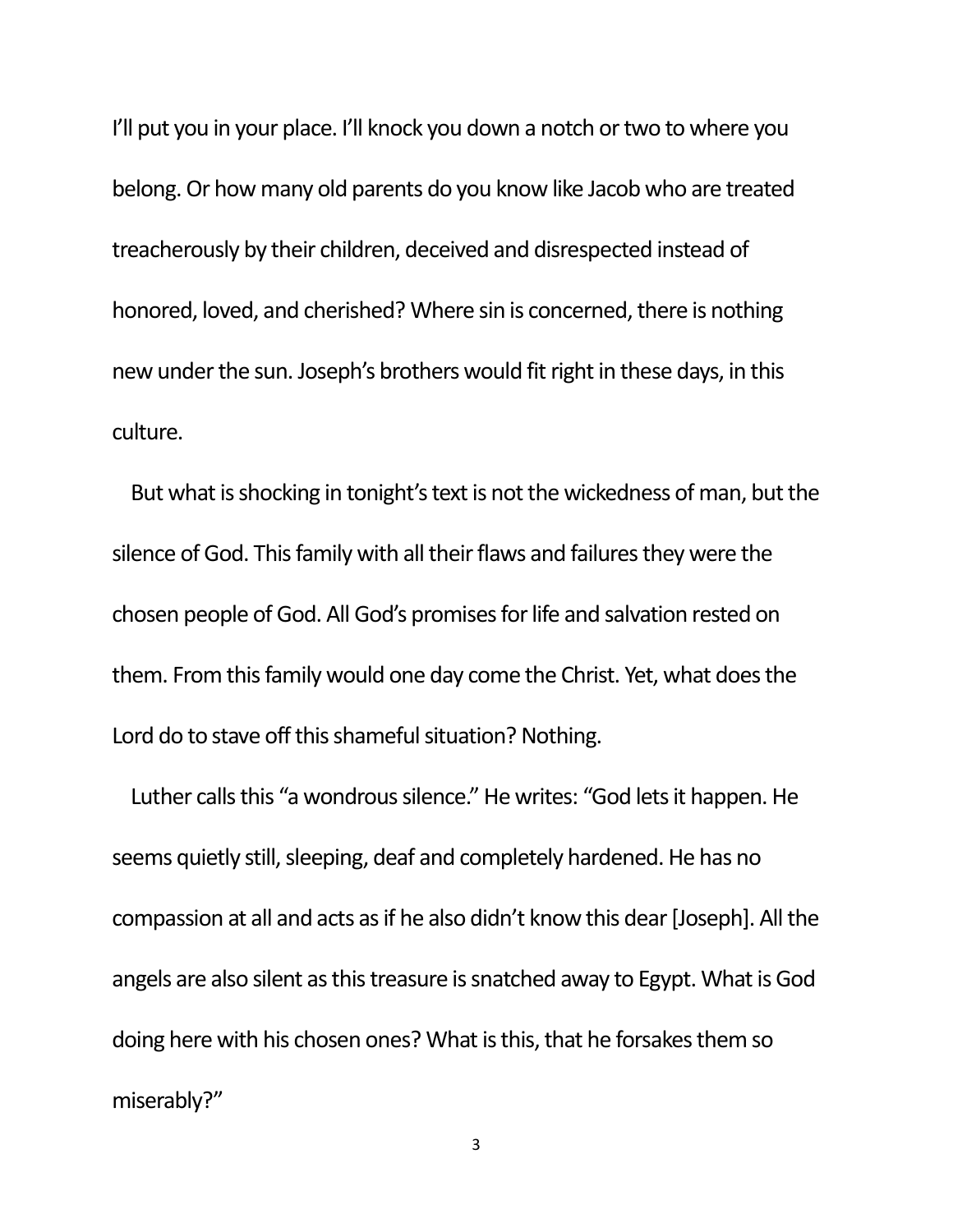Why does God allow this to happen? Why is he silent? Why doesn't he intervene? Why didn't Jacob see the risk in sending Joseph up to Shechem to find his brothers? It wasn't a wise move. And once Joseph gets to Shechem and can't find his brothers, who is the stranger who just happens to know that the brothers and their flocks had moved on to Dothan?

If not for that stranger (or was he a stranger?), Joseph might have just turned around and gone back home. In which case he never would have been sold into slavery, never would have ended up in Egypt, never would have saved his family from famine.

There would have been no Pharaoh, no Moses, no exodus. The entire Old Testament, the entire history of our salvation hinges on that stranger at Shechem who asked Joseph, "What are you seeking?" God just lets it all happen lets the tragedies and triumphs unfold without so much as lifting a finger. God is silent, but it is a wondrous silence. And this silent God is our Lord, and our God.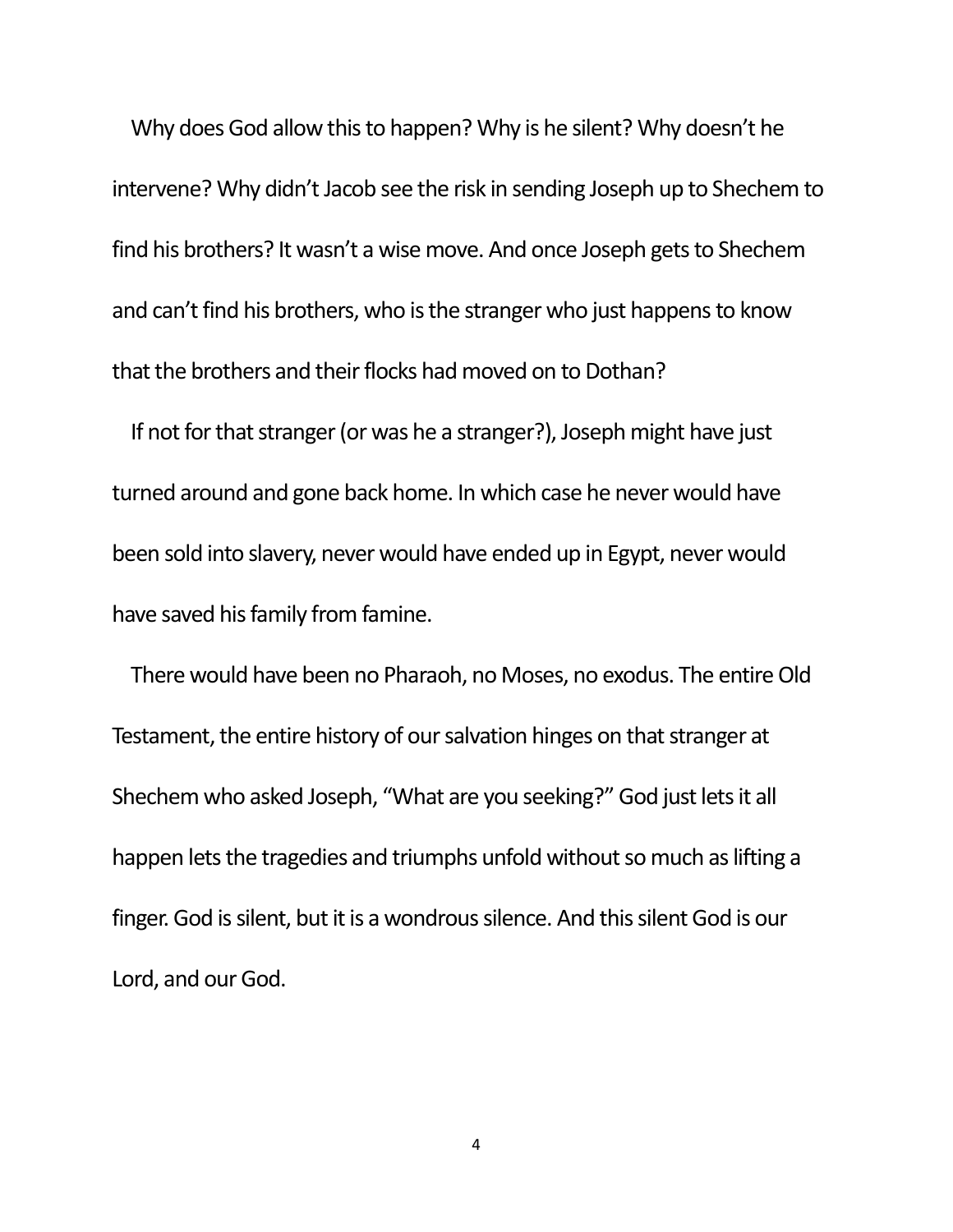Perhaps Paul had Joseph in mind when he wrote to the Romans: *"For whatever was written in former days was written for our instruction, that through endurance and through the encouragement of the Scriptures we might have hope"* (Rom 15:4).

Joseph teaches hope. Joseph teaches us how to receive the silence of God in faith. For we've all wondered, "Where in the world is God?" As tragedy unfolds around us, as temptation engulfs us, as conflict escalates and sin spirals out of control, where is God? Surely Joseph asked this as the Ishmaelites hauled him down to Egypt. It's unfair! It's unjust! For poor Joseph, this punishment doesn't fit the crime!

This is all for our comfort especially as poor Joseph reminds us of poor Jesus. What happened to Joseph foreshadows what happens to Jesus. As Joseph is thrown into the pit and sold into slavery and hauled into Egypt, Luther summarizes it this way: "Joseph is dead and buried. He has his Good Friday. His father also dies but they are both raised again by the power of God who can even make the dead alive. The heart of the believer must yet live and rise again even if ten worlds bury him" (Baseley, 447).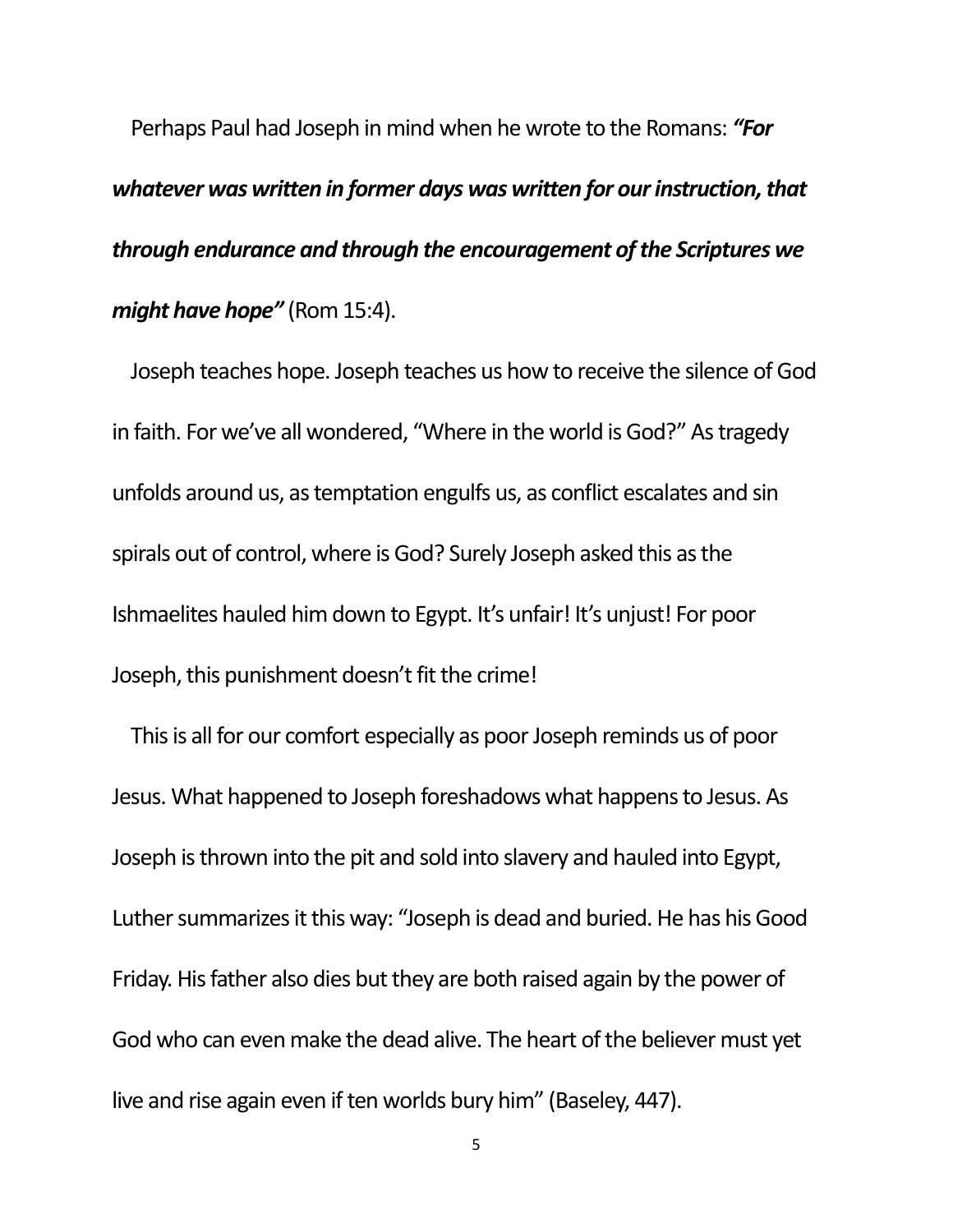Poor Joseph. His punishment is unfair and unjust and there is no one to rescue and deliver him. There is only a wondrous silence. It is not unlike the silence of Good Friday: *"My God, my God, why have you forsaken me?"* (Matthew 27:46). The One who cries out from the cross he, too, is a Son of Abraham, Isaac, and Jacob. He is our Brother. His punishment, crucifixion, does not fit the crime. His punishment is fratricide in the first degree. It is unfair and unjust. What was Jesus guilty of? Nothing. What had Jesus done that was so bad? Nothing. What crimes had Jesus committed? Not a single one. But Jesus hangs there with nails and thorns for all the crimes of all his brothers and sisters. For you. For me. We do the crime; he gets the punishment. We do the sin; he gets the nails. We push him away; he stretches his arms wide open to embrace us on a Roman tool of torture. He bears our sins that we might have full and free forgiveness. He goes down into the pit of hell that we might rise again to live forever and ever.

When God is silent in your life, don't lose hope. Know that the faithful always contend with the silence of God.